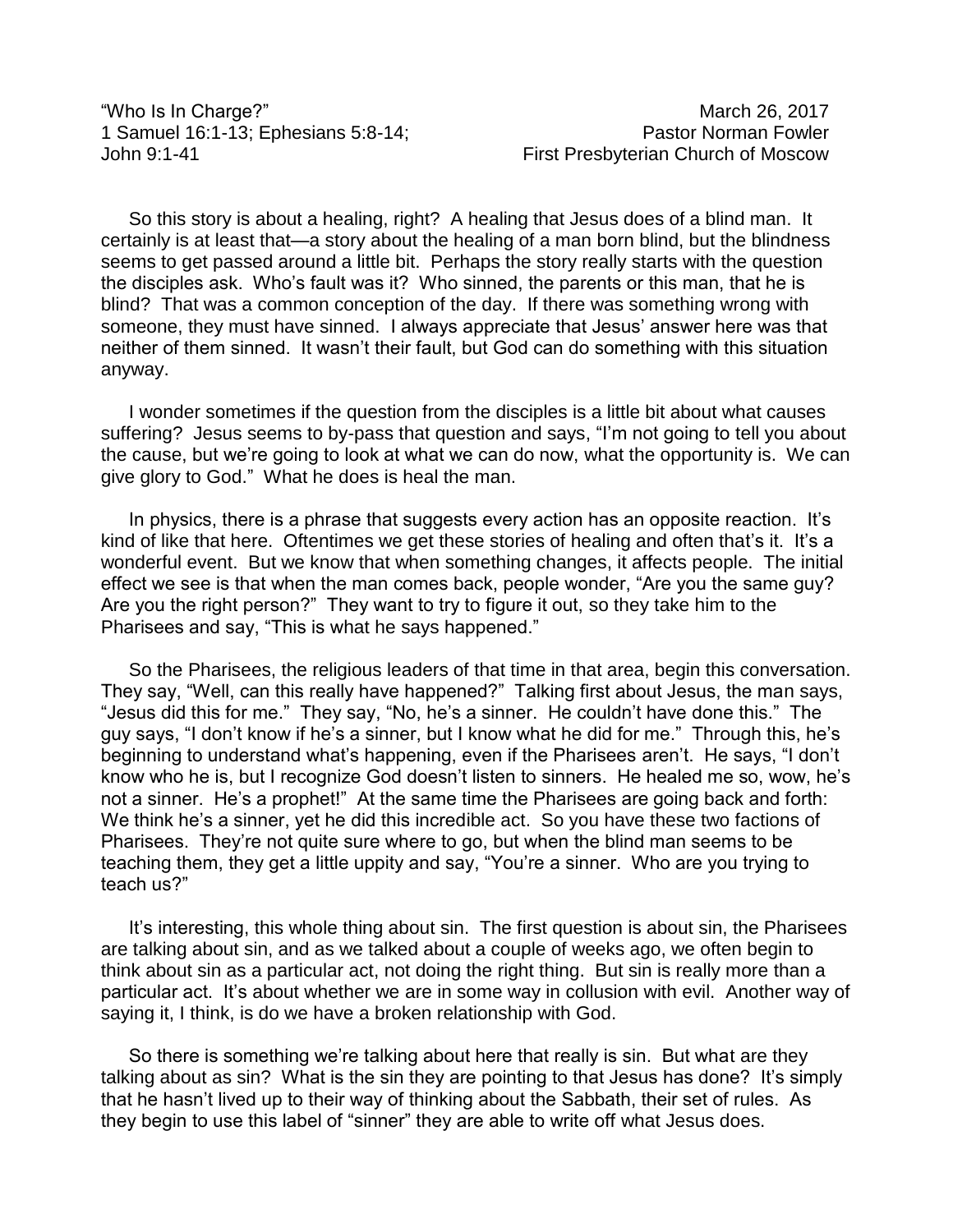We don't do anything like that, do we? Do we write somebody off because they are well, we probably don't say *sinner* today. We might use another word. Maybe they are a liberal or a conservative. You can decide. If we put somebody into a camp, then do we have to listen to them? That's what they've done with Jesus. They put him into a camp and decided they don't have to listen to him; he's a sinner.

They point way back in history to Moses, and what Moses did. But what about what God is doing in the present? Their decisions, their way of deciding who Jesus is by putting him in a camp has consequences, and the consequences are they don't hear what God is doing in the present.

It makes me wonder how many times it is easy to do that ourselves. Why might I do that? It's a lot easier if somebody is not agreeing with me to just write them off than to try to figure it out. If he's doing something as unusual as healing people and I can't find a way to write him off, maybe I need to listen to him. But what happens if I start to listen to him? Jesus may not tell me I'm doing quite the right thing—getting back to sin—and I don't want to change. There are a lot of ways I'm pretty happy with the way things are. Especially if you're a Pharisee and you feel in charge, do you want to have to listen to Jesus now?

It feels that way throughout our lives that there's a struggle with who do we listen to. What begins to fit? We create that set of ideas, the ways of understanding that fit. And then do we decide if Jesus fits? Does Jesus fit into my way of thinking? Are there things about my way of thinking that I'm going to tell Jesus he's wrong? How do I follow Jesus?

Once there was a king, and his advisors and all the people in his court were eager to please him. They told him that he was so powerful that anything he commanded would be done. "Anything?" asked the king. "Yes, anything," they replied. So he took them all down to the sea, where the tide was starting to come in. "Anything I command will be done?" he asked again. "Anything!" they answered. So the king turned to the sea and said, "I command the tide to stop." Of course, the tide continued to come in. "You see," said the king, "I cannot do everything. I am not in charge; God is."

I feel like Jesus is outside any of our partial conceptions, and continually allowing him to be in charge matters. The interesting thing is that in this particular passage Jesus doesn't preach what is important to him. We were talking in Sunday School this morning about how in our lives people who helped show us the faith often didn't tell us about it, but they showed it to us by how they acted and what they did. In this story it feels like Jesus shows us what's important to him by what he does rather than with words. It's more important for him to heal somebody than to keep the Sabbath. He puts compassion first, healing first, the love for another first. In doing so, he shows us who he is and what he's about and what God is about in coming through him.

If we are to follow him, if we are to let him guide our lives, what's going to be central to him is compassion, healing, grace. All of our other ways of seeing the world, we have to push against with that—the grace of God in Christ, the compassion he shows, the healing he wants. Sometimes that pushes me in ways that aren't comfortable. It makes me wonder and continue to ask the question—a real Lenten question—who's in charge? Who